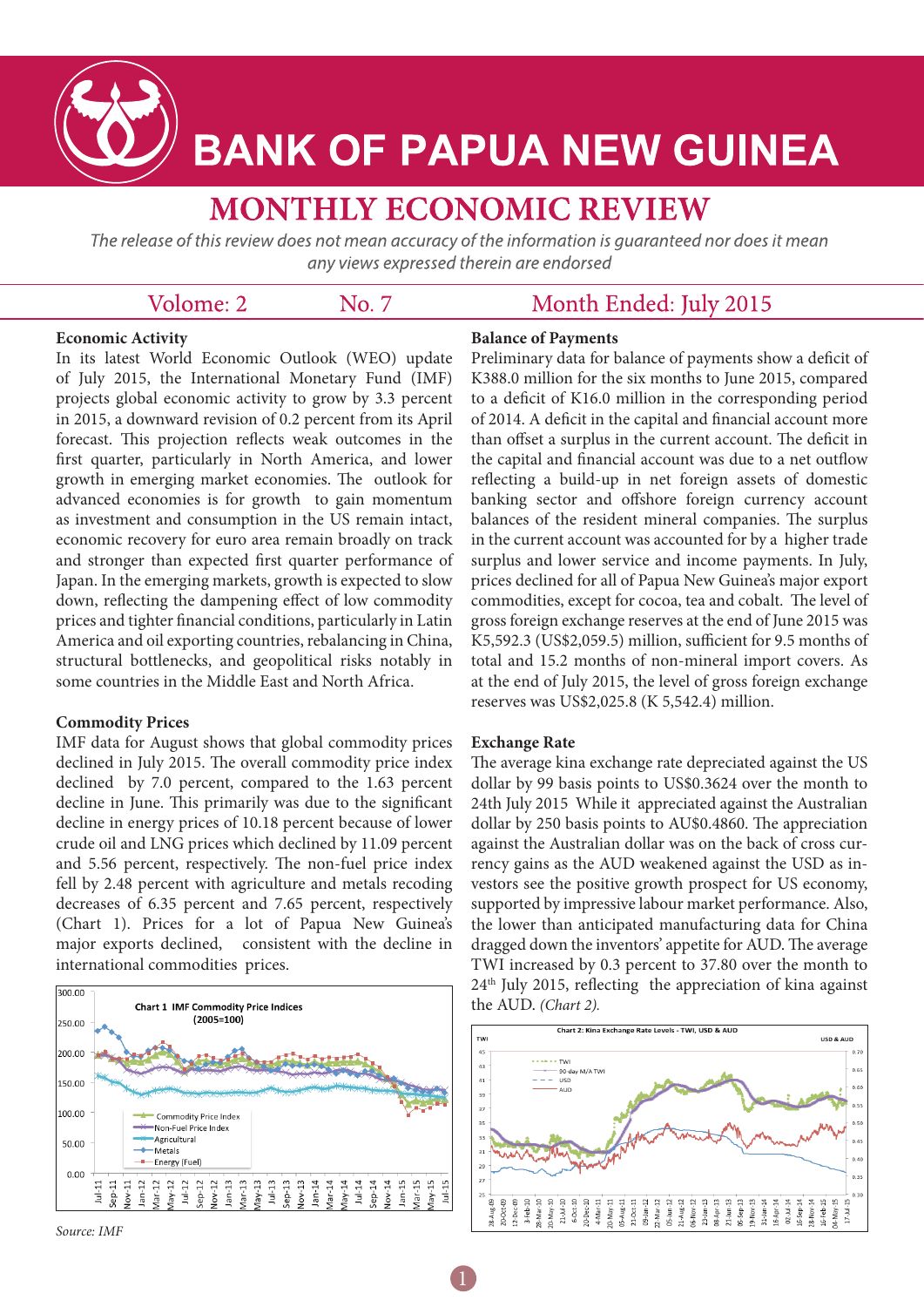#### **Inflation**

Annual headline Consumer Price Index (CPI) for the June quarter of 2015, released by the National Statistical Office (NSO), was 5.8 percent, compared to an increase of 5.1 percent in the corresponding quarter of 2014. There were price increases of 3.8 percent in the 'Food and non-alcoholic beverages' expenditure group, 10.2 percent in 'Alcoholic beverages, tobacco and betelnut', 20.8 percent in 'Health', 14.2 percent in 'Housing', 12.7 percent in 'Household equipment', 10.8 percent in 'Clothing and Footwear' expenditure group, 2.6 percent in 'Recreation' percent, 5.0 percent in 'Restaurants and Hotels' and and 0.6 percent in the 'Miscellaneous' expenditure group. These more than offset price declines in 'Transport' and 'Communication' expenditure groups. The underlying, exclusion-based measure increased 3.7 percent.

Annual headline Retail Price Index (RPI) to July 2015 increased by 1.6 percent, compared to the increase of 5.9 percent in June 2015. This increase was driven by a 2.5 percent increase in the 'Food' expenditure group, 2.4 percent increase in the 'Drink, tobacco and Betelnut' expenditure group, 3.6 percent increase in the 'Non-Durable goods' sub-group and a 25.2 percent increase in the 'Medical and health care (exc. Hospital)' sub-group. Annual RPI ex-seasonal increased by 4.0 percent, while annual RPI ex-seasonal and fuel increased by 5.2 percent, compared with an increase of 3.8 percent and 5.9 percent in June 2015. *(Chart 3)*



#### **Fiscal Operations**

Preliminary estimates of the National Government's fiscal operation for the first six months to June 2015 show an overall deficit of K942.0 million, compared to a deficit of K563.6 million in the corresponding period of 2014. This represents 1.8 percent of nominal GDP and reflected lower revenue, combined with higher expenditure. The deficit was financed from both net external borrowing of K121.6 million and domestic financing of K820.4 million.

#### **Domestic Interest Rates & Monetary Aggregates**

Over the month to 31<sup>st</sup> July 2015, the Central Bank Bill (CBB) rates declined for all maturities. The 28-day, 63-day, and 91-day rates declined to 1.29 percent, 2.36 percent, and 2.49 percent from 1.46 percent, 2.46 percent and 2.62 percent, respectively, a month ago. There were no auction allocation under the 182-day term from 10<sup>th</sup> July onwards to allowing Government to issue Treasury bills under this term to raise much needed revenue. The Treasury bill rates for the 182-day and 364-day term rates in the same month increased to 4.57 percent and 7.35 percent from 4.50 percent and 7.20 percent, respectively. Meanwhile, Treasury bills were offered in the auction for the first under the 63 day and 91-day at 2.37 percent and 2.49 percent during week-ending 17th July, and increased to 2.38 and 2.50 percent, respectively, in the following week, as there have been under-subscriptions for the T-bills in the longer dated maturities and Treasury Department tried this out, in consultation with the Bank, to see if it can raise needed funds for the necessary expenditure items. The weighted average interest rates on wholesale deposits above K500,000 all declined. The weighted average rates for 30, 60, 90 and 180 days decreased to 0.86, 0.94, 1.25 and 1.28 percent, from 0.99, 1.63, 1.32 and 1.45 percent, respectively. *(Chart 4)*



Broad money supply increased by 8.4 percent over the year to June 2015, compared to an increase of 3.1 percent in the corresponding period of 2014. This was driven by increases in private sector credit and net claims on the Government, which more than offset a decline in net foreign assets. Monetary base grew by 12.6 percent in the same period, compared to an increase of 31.8 percent reported in the corresponding period of 2014. This was due to increases in deposits of commercial banks at the Central Bank and currency in circulation.

Commercial bank lending (loans outstanding) extended to public non-financial corporations, other financial corporations and other resident sectors increased by K184.4 million to K11,022.9 million between December 2014 and week-ending 24<sup>th</sup> July 2015. This was attributed to advances (mostly overdrafts) to the Government, communication, manufacturing, retail, wholesale, construction and finance sectors. Over the year to  $24<sup>th</sup>$  July 2015, the weekly average lending by banks increased by 13.3 percent to K10, 533.1 million. The commercial bank deposits increased by K558.9 million to K19,863.4 million between December 2014 and week-ending 24th July 2015, reflecting placements by the government, construction and wholesale sectors. Over the year to  $24<sup>th</sup>$  July 2015, the weekly average deposits increased by 3.3 percent to K19, 273.5 million.

#### **Monetary Policy**

The Bank continued its cautious approach by keeping its policy signalling rate, the Kina Facility Rate (KFR) at 6.25 percent. Operationally, there was a tightening bias in its open market operations through issuance of Central Bank Bill.